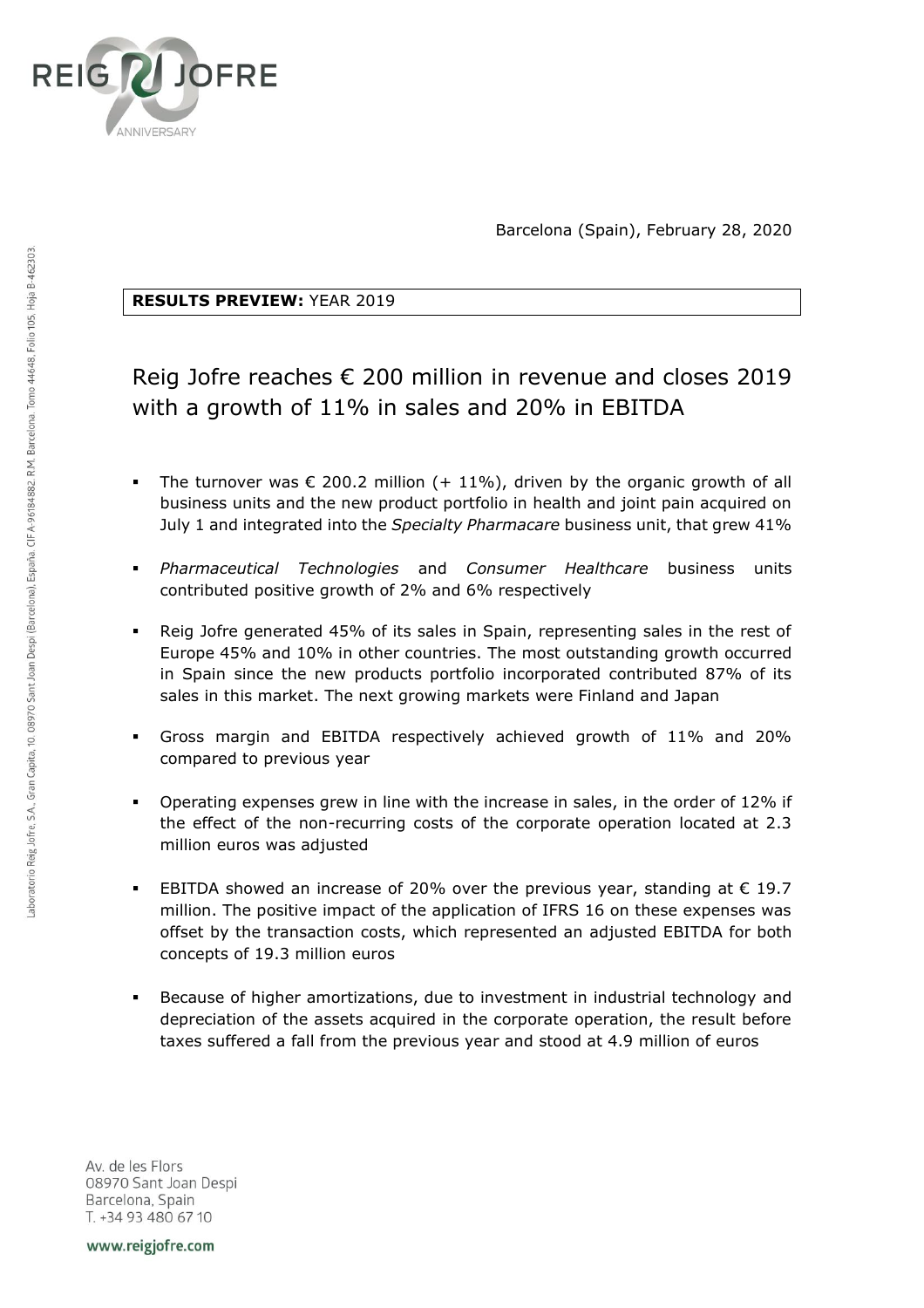

- In 2019 Reig Jofre made investments totaling 71 million euros. 22 million euros corresponded to expansion and improvement of the industrial and technological capacity. The construction of the new injectables plant in Barcelona, which ends in 2020, represented about 80% of this magnitude
- **•** The Articular Health business was acquired on July 1 through the purchase of assets from the company Bioibérica S.A. The total investment was estimated at 48 million euros, one part corresponding to fixed payment and another variable depending on the evolution of this product in the coming years
- R&D expenditure increased to 6% of the sales figure, of which 5.6 million euros were activated in 2019, compared to 4.8 million in 2018
- The financial debt with banks and other organizations stood at 50 million euros at year-end 2019, due to the impact of industrial investments, compared to 32.7 million euros the previous year. The application of IFRS 16 adds to this debt 12.8 million euros for future payments for lease agreements
- The liquidity of the company increased from 8 to 10 million euros in 2019
- Reig Jofre closed its Balance sheet in 2019 with 52.6 million of Net Debt (39.8 million without impact of IFRS 16), which represents 2.67 times EBITDA, level foreseen by the current investment plan, and that grows with respect to the 1.49 in which this ratio was located at the end of 2018
- Reig Jofre carried out a capital increase in 2019 for a total amount of 24 million euros, destined to the corporate operation
- A flexible dividend was distributed under the scrip dividend formula, what it meant the payment of 359 thousand euros for shareholders who opted for cash collection and the issuance of 1,012,390 shares for shareholders who converted their subscription rights
- Reig Jofre shares had a good performance during the year, having closed at a price of  $\epsilon$  2.52 / share, which represents a 10.5% increase in value for the year
- In December, the second tranche of the temporary share buyback program was completed to provide the first tranche of the second share options plan
- Reig Jofre will present the Results of 2019 at the Madrid Stock Exchange next Thursday, March 5 at 10:00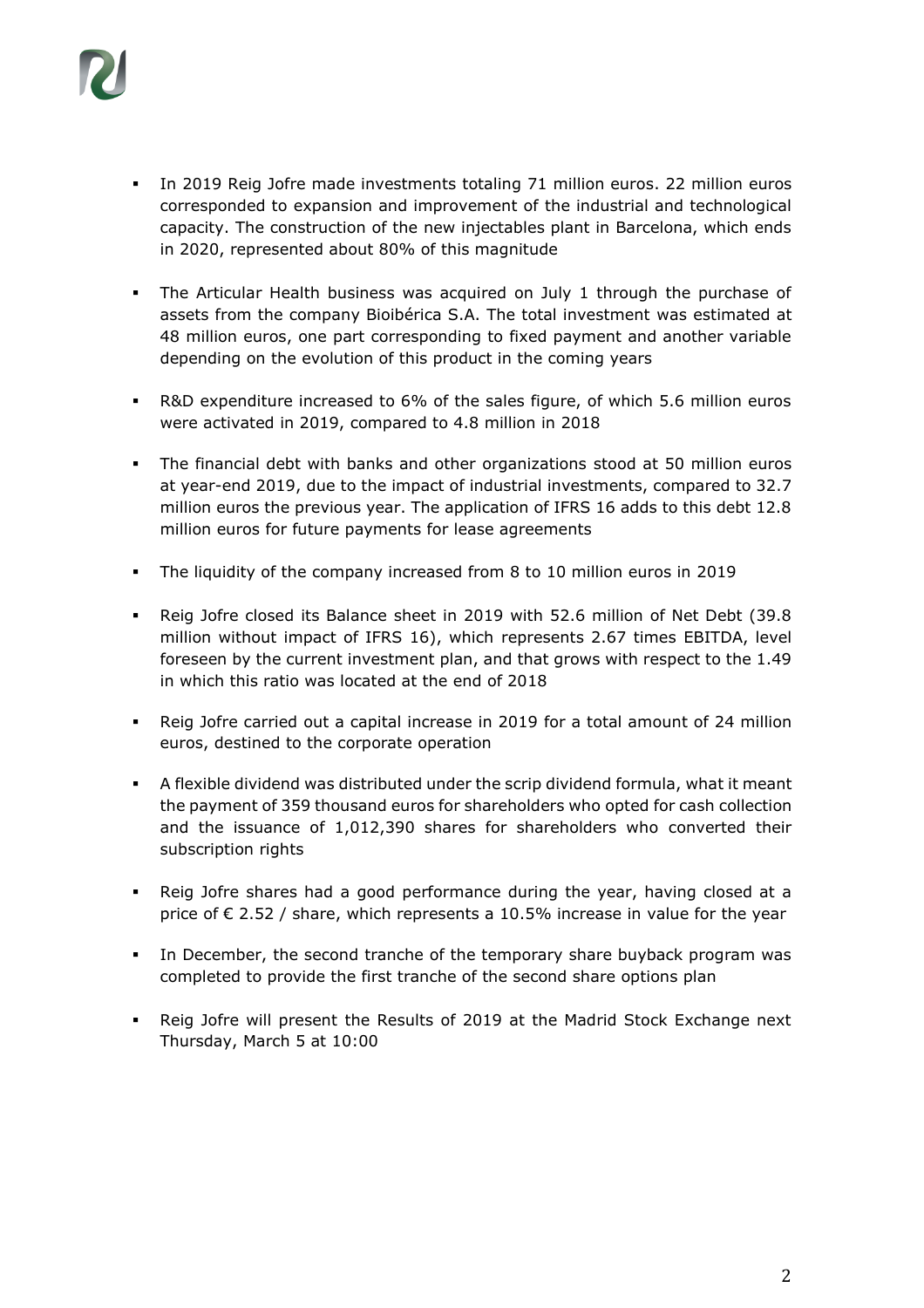

### 1. TURNOVER EVOLUTION

Reig Jofre closed 2019 with a turnover of 200.2 million euros, a growth of 11% over year 2018.



Historical commitment to development: 78% of the company's sales come from its own products development

CDMO services (Contract Development & Manufacturing Organization / Development and Production to third parties), represents 18% of total billing, driven by value-added products (derma in Sweden, injectables, biotech and antibiotics derived from penicillin)

The **pharmaceutical technologies unit** in antibiotics and injectables contributed 50% of sales and grew by 2%. Highlighted the good performance of the lyophilized injectables line in the Japan market, especially.

The **specialty pharmacare unit** in skin, hair and nail health; joint health and pain and women's health, contributed 26% of the turnover with an increase of 41% over the previous year, motivated by the incorporation of the semester sales of the new joint line.

The **consumer healthcare unit** that develops and markets products with its own brand like Forté Pharma, to respond to the needs of its consumers at the level of prevention and symptomatic relief in the areas of weight control, energy, stress & sleep disorders, and beauty, mainly, contributed 24% of sales with a growth of 6%. France being the main driving force for this growth, followed by Iberia and Benelux, thanks to the success of its new releases in the weight control, energy and sleep disorders ranges.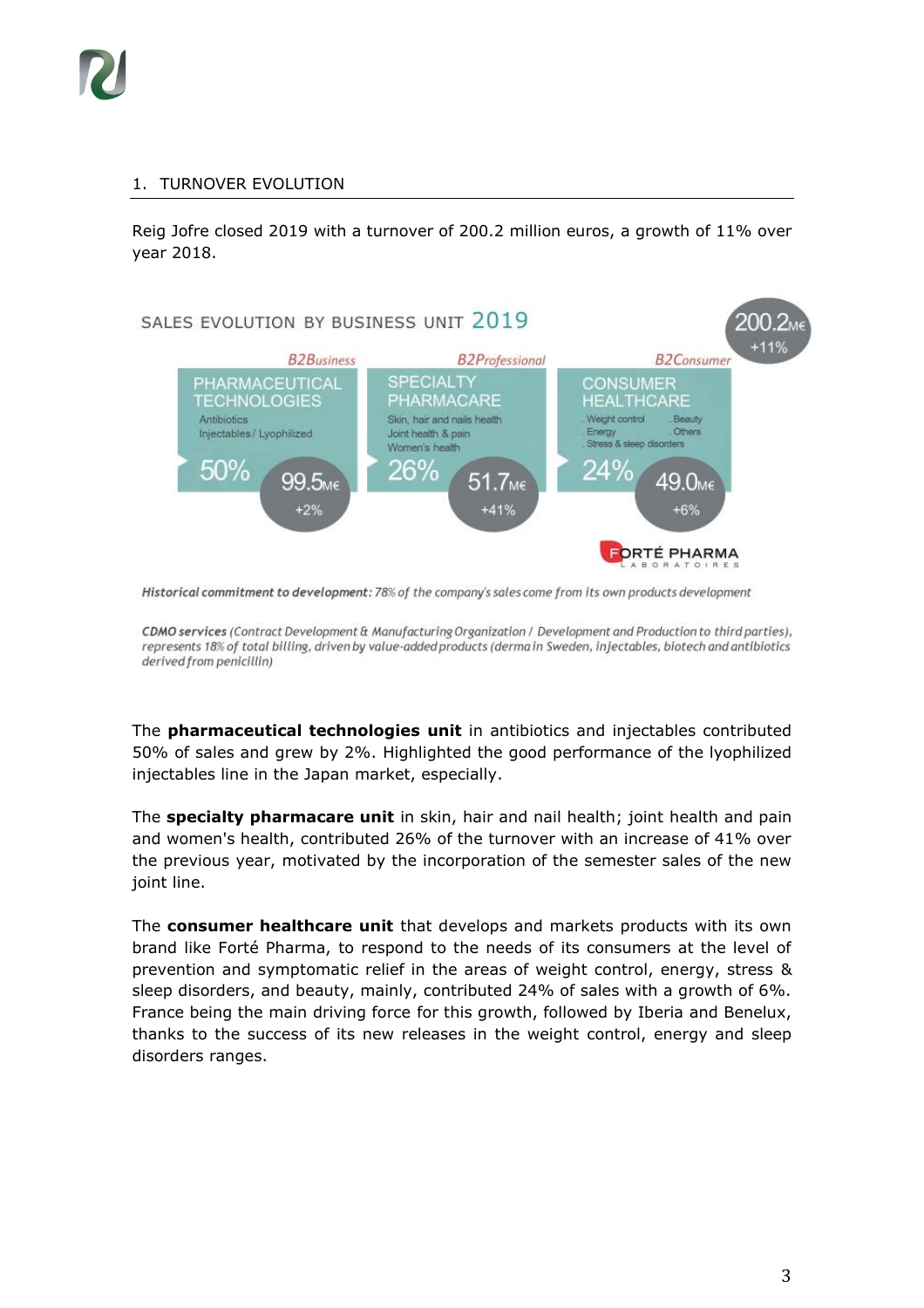#### 2. RESULTS PRESENTATION

Reig Jofre will present 2019 detailed results at Madrid Stock Exchange on Thursday, March 5 at 10.00 hours CET. RSVP is appreciated at: [investors@reigjofre.com](mailto:investors@reigjofre.com)

The event will be broadcasted live in Spanish and English via webcast, which can be accessed through the home page of Reig Jofre's web site: [www.reigjofre.com](http://www.reigjofre.com/)

This year the company will commemorate its 90th anniversary and its first 5 years on the Stock Exchange, with a historical exhibition on the trading floor of Madrid Stock Exchange and a traditional Opening Bell Ringing.

| thousand euros                                        | 31/12/2019 | 31/12/2018 |
|-------------------------------------------------------|------------|------------|
| Turnover                                              | 200.207    | 180.468    |
| Procurements                                          | $-75.426$  | $-70.267$  |
| Changes in inventories                                | 1.515      | 2.648      |
| Gross margin                                          | 126.296    | 112.848    |
| Work carried out for fixed assets                     | 5.625      | 4.824      |
| Other operating income                                | 94         | 839        |
| Personnel expenses                                    | $-57.132$  | $-52.140$  |
| Other operating expenses                              | $-55.192$  | $-49.979$  |
| <b>EBITDA</b>                                         | 19.691     | 16.393     |
| Depreciation and amortization                         | $-13.148$  | $-7.605$   |
| Government grants for non-financial assets and others | 23         | 40         |
| Impairment and results on disposals                   | $-243$     | 1.192      |
| Operating income                                      | 6.323      | 10.020     |
| Financial expenses                                    | $-1.048$   | -768       |
| Other financial income-expenses                       | -85        | 76         |
| Financial result                                      | $-1.133$   | $-692$     |
| Results from entities accounted by the equity method  | 113        | 155        |
| Profit before taxes                                   | 5.303      | 9.483      |
| Income tax                                            | $-364$     | $-231$     |
| Net result                                            | 4.939      | 9.252      |
|                                                       |            |            |
| Adjusted EBITDA (IFRS 16 + Transaction Costs)         | 19.284     | 16.393     |

## 3. 2018 PROFIT AND LOSS ACCOUNT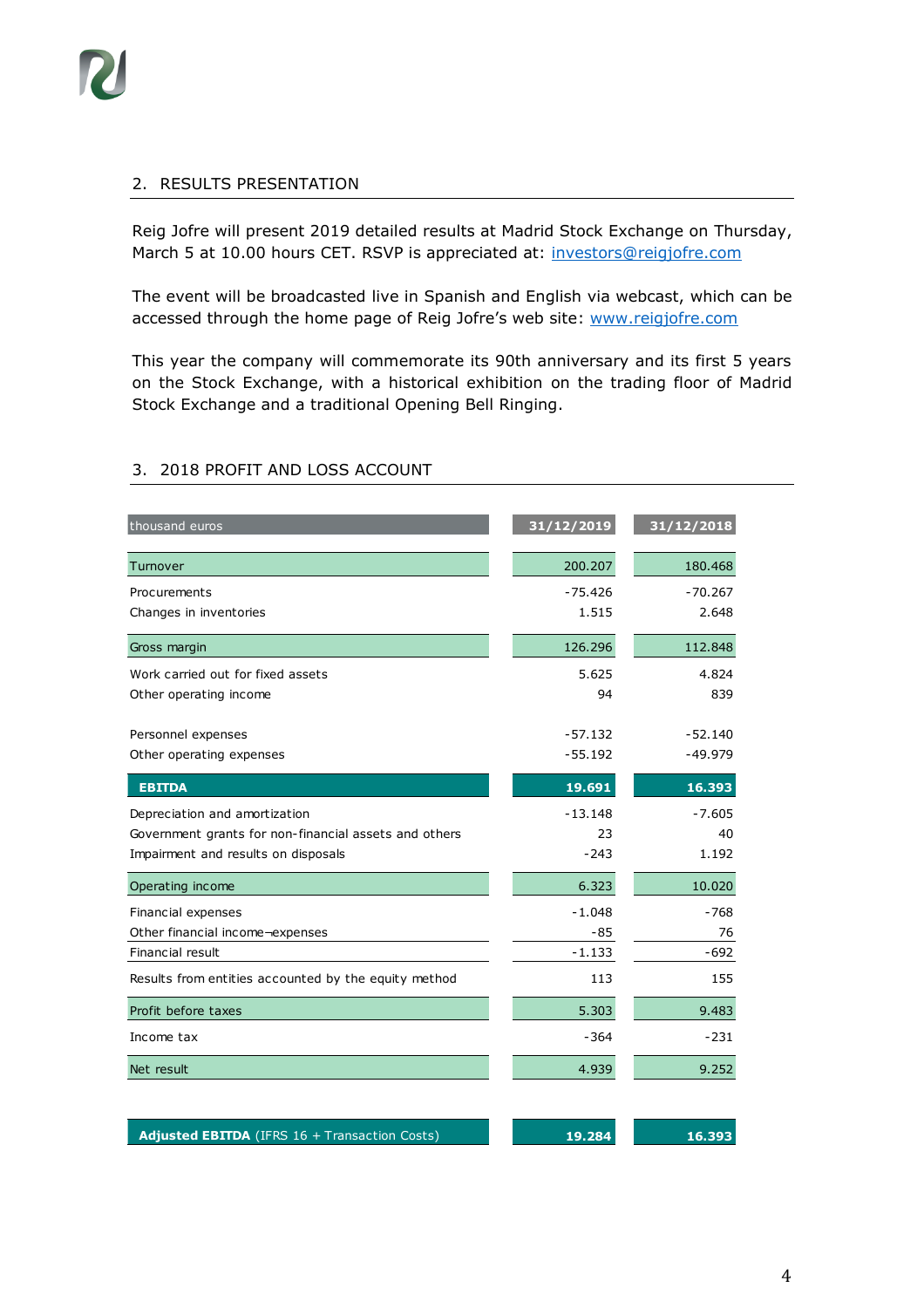## 4. BALANCE SHEET ON DECEMBER 31, 2018

| 29.730<br>27.598<br>Goodwill<br>Other intangible assets<br>85.879<br>39.121<br>Property, plant and equipment<br>83.917<br>54.728<br>Investments in equity-accounted investees<br>1.220<br>307<br>Non-current financial assets measured at fair value<br>1.204<br>1.167<br>Other non-current financial assets<br>658<br>425<br>Deferred tax assets<br>14.585<br>14.469<br><b>TOTAL NON-CURRENT ASSETS</b><br>217.193<br>137.815<br>34.563<br>Inventories<br>38.353<br>Trade and other receivables<br>40.542<br>33.856<br>Current tax assets<br>4.144<br>11<br>Other current financial assets<br>924<br>2.687<br>Other current assets<br>2.288<br>2.474<br>10.171<br>8.269<br>Cash and cash equivalents<br><b>TOTAL CURRENT ASSETS</b><br>96.422<br>81.860<br><b>TOTAL ASSETS</b><br>313.615<br>219.675<br>38.031<br>32.525<br>Share capital<br>Share Premium<br>19.000<br>0<br>118.559<br>110.183<br>Reserves<br>$-1.138$<br>$-900$<br>Treasury shares<br>Own equity instruments<br>62<br>34<br>Profit attributable to the parent company<br>4.942<br>9.266<br>Exchange differences<br>$-1.146$<br>-1.193<br>Other comprehensive income<br>-110<br>$-115$<br>178.200<br>Equity attributable to parent company<br>149.800<br>$-62$<br>- 59<br>Non-controlling interests<br><b>TOTAL EQUITY</b><br>178.138<br>149.741<br>1.729<br>Capital grants<br>105<br>Provisions<br>897<br>803<br>Financial liabilities with credit institutions<br>8.893<br>7.020<br>Lease liabilities<br>33.603<br>14.036<br>Other financial liabilities<br>5.681<br>5.683<br>3.103<br>3.242<br>Deferred tax liabilities<br>Other non current liabilites<br>13.000<br>0<br><b>TOTAL NON-CURRENT LIABILITIES</b><br>66.907<br>30.889<br>45<br>82<br>Provisions<br>Financial liabilities with credit institutions<br>6.518<br>3.649<br>7.582<br>Lease liabilities<br>1.536<br>Other financial liabilities<br>542<br>808<br>Trade and other payables<br>36.241<br>29.911<br>2.508<br>Current tax liabilities<br>902<br>Other current liabilities<br>15.098<br>2.194<br><b>TOTAL CURRENT LIABILITIES</b><br>68.571<br>39.045<br><b>TOTAL EQUITY AND LIABILITIES</b><br>313.615<br>219.675 | thousand euros         | 31/12/2019 | 31/12/2018 |
|-----------------------------------------------------------------------------------------------------------------------------------------------------------------------------------------------------------------------------------------------------------------------------------------------------------------------------------------------------------------------------------------------------------------------------------------------------------------------------------------------------------------------------------------------------------------------------------------------------------------------------------------------------------------------------------------------------------------------------------------------------------------------------------------------------------------------------------------------------------------------------------------------------------------------------------------------------------------------------------------------------------------------------------------------------------------------------------------------------------------------------------------------------------------------------------------------------------------------------------------------------------------------------------------------------------------------------------------------------------------------------------------------------------------------------------------------------------------------------------------------------------------------------------------------------------------------------------------------------------------------------------------------------------------------------------------------------------------------------------------------------------------------------------------------------------------------------------------------------------------------------------------------------------------------------------------------------------------------------------------------------------------------------------------------------------------------------------------------------------------------------------------------------------|------------------------|------------|------------|
|                                                                                                                                                                                                                                                                                                                                                                                                                                                                                                                                                                                                                                                                                                                                                                                                                                                                                                                                                                                                                                                                                                                                                                                                                                                                                                                                                                                                                                                                                                                                                                                                                                                                                                                                                                                                                                                                                                                                                                                                                                                                                                                                                           | <b>ASSETS</b>          |            |            |
|                                                                                                                                                                                                                                                                                                                                                                                                                                                                                                                                                                                                                                                                                                                                                                                                                                                                                                                                                                                                                                                                                                                                                                                                                                                                                                                                                                                                                                                                                                                                                                                                                                                                                                                                                                                                                                                                                                                                                                                                                                                                                                                                                           |                        |            |            |
|                                                                                                                                                                                                                                                                                                                                                                                                                                                                                                                                                                                                                                                                                                                                                                                                                                                                                                                                                                                                                                                                                                                                                                                                                                                                                                                                                                                                                                                                                                                                                                                                                                                                                                                                                                                                                                                                                                                                                                                                                                                                                                                                                           |                        |            |            |
|                                                                                                                                                                                                                                                                                                                                                                                                                                                                                                                                                                                                                                                                                                                                                                                                                                                                                                                                                                                                                                                                                                                                                                                                                                                                                                                                                                                                                                                                                                                                                                                                                                                                                                                                                                                                                                                                                                                                                                                                                                                                                                                                                           |                        |            |            |
|                                                                                                                                                                                                                                                                                                                                                                                                                                                                                                                                                                                                                                                                                                                                                                                                                                                                                                                                                                                                                                                                                                                                                                                                                                                                                                                                                                                                                                                                                                                                                                                                                                                                                                                                                                                                                                                                                                                                                                                                                                                                                                                                                           |                        |            |            |
|                                                                                                                                                                                                                                                                                                                                                                                                                                                                                                                                                                                                                                                                                                                                                                                                                                                                                                                                                                                                                                                                                                                                                                                                                                                                                                                                                                                                                                                                                                                                                                                                                                                                                                                                                                                                                                                                                                                                                                                                                                                                                                                                                           |                        |            |            |
|                                                                                                                                                                                                                                                                                                                                                                                                                                                                                                                                                                                                                                                                                                                                                                                                                                                                                                                                                                                                                                                                                                                                                                                                                                                                                                                                                                                                                                                                                                                                                                                                                                                                                                                                                                                                                                                                                                                                                                                                                                                                                                                                                           |                        |            |            |
|                                                                                                                                                                                                                                                                                                                                                                                                                                                                                                                                                                                                                                                                                                                                                                                                                                                                                                                                                                                                                                                                                                                                                                                                                                                                                                                                                                                                                                                                                                                                                                                                                                                                                                                                                                                                                                                                                                                                                                                                                                                                                                                                                           |                        |            |            |
|                                                                                                                                                                                                                                                                                                                                                                                                                                                                                                                                                                                                                                                                                                                                                                                                                                                                                                                                                                                                                                                                                                                                                                                                                                                                                                                                                                                                                                                                                                                                                                                                                                                                                                                                                                                                                                                                                                                                                                                                                                                                                                                                                           |                        |            |            |
|                                                                                                                                                                                                                                                                                                                                                                                                                                                                                                                                                                                                                                                                                                                                                                                                                                                                                                                                                                                                                                                                                                                                                                                                                                                                                                                                                                                                                                                                                                                                                                                                                                                                                                                                                                                                                                                                                                                                                                                                                                                                                                                                                           |                        |            |            |
|                                                                                                                                                                                                                                                                                                                                                                                                                                                                                                                                                                                                                                                                                                                                                                                                                                                                                                                                                                                                                                                                                                                                                                                                                                                                                                                                                                                                                                                                                                                                                                                                                                                                                                                                                                                                                                                                                                                                                                                                                                                                                                                                                           |                        |            |            |
|                                                                                                                                                                                                                                                                                                                                                                                                                                                                                                                                                                                                                                                                                                                                                                                                                                                                                                                                                                                                                                                                                                                                                                                                                                                                                                                                                                                                                                                                                                                                                                                                                                                                                                                                                                                                                                                                                                                                                                                                                                                                                                                                                           |                        |            |            |
|                                                                                                                                                                                                                                                                                                                                                                                                                                                                                                                                                                                                                                                                                                                                                                                                                                                                                                                                                                                                                                                                                                                                                                                                                                                                                                                                                                                                                                                                                                                                                                                                                                                                                                                                                                                                                                                                                                                                                                                                                                                                                                                                                           |                        |            |            |
|                                                                                                                                                                                                                                                                                                                                                                                                                                                                                                                                                                                                                                                                                                                                                                                                                                                                                                                                                                                                                                                                                                                                                                                                                                                                                                                                                                                                                                                                                                                                                                                                                                                                                                                                                                                                                                                                                                                                                                                                                                                                                                                                                           |                        |            |            |
|                                                                                                                                                                                                                                                                                                                                                                                                                                                                                                                                                                                                                                                                                                                                                                                                                                                                                                                                                                                                                                                                                                                                                                                                                                                                                                                                                                                                                                                                                                                                                                                                                                                                                                                                                                                                                                                                                                                                                                                                                                                                                                                                                           |                        |            |            |
|                                                                                                                                                                                                                                                                                                                                                                                                                                                                                                                                                                                                                                                                                                                                                                                                                                                                                                                                                                                                                                                                                                                                                                                                                                                                                                                                                                                                                                                                                                                                                                                                                                                                                                                                                                                                                                                                                                                                                                                                                                                                                                                                                           |                        |            |            |
|                                                                                                                                                                                                                                                                                                                                                                                                                                                                                                                                                                                                                                                                                                                                                                                                                                                                                                                                                                                                                                                                                                                                                                                                                                                                                                                                                                                                                                                                                                                                                                                                                                                                                                                                                                                                                                                                                                                                                                                                                                                                                                                                                           |                        |            |            |
|                                                                                                                                                                                                                                                                                                                                                                                                                                                                                                                                                                                                                                                                                                                                                                                                                                                                                                                                                                                                                                                                                                                                                                                                                                                                                                                                                                                                                                                                                                                                                                                                                                                                                                                                                                                                                                                                                                                                                                                                                                                                                                                                                           | EQUITY AND LIABILITIES |            |            |
|                                                                                                                                                                                                                                                                                                                                                                                                                                                                                                                                                                                                                                                                                                                                                                                                                                                                                                                                                                                                                                                                                                                                                                                                                                                                                                                                                                                                                                                                                                                                                                                                                                                                                                                                                                                                                                                                                                                                                                                                                                                                                                                                                           |                        |            |            |
|                                                                                                                                                                                                                                                                                                                                                                                                                                                                                                                                                                                                                                                                                                                                                                                                                                                                                                                                                                                                                                                                                                                                                                                                                                                                                                                                                                                                                                                                                                                                                                                                                                                                                                                                                                                                                                                                                                                                                                                                                                                                                                                                                           |                        |            |            |
|                                                                                                                                                                                                                                                                                                                                                                                                                                                                                                                                                                                                                                                                                                                                                                                                                                                                                                                                                                                                                                                                                                                                                                                                                                                                                                                                                                                                                                                                                                                                                                                                                                                                                                                                                                                                                                                                                                                                                                                                                                                                                                                                                           |                        |            |            |
|                                                                                                                                                                                                                                                                                                                                                                                                                                                                                                                                                                                                                                                                                                                                                                                                                                                                                                                                                                                                                                                                                                                                                                                                                                                                                                                                                                                                                                                                                                                                                                                                                                                                                                                                                                                                                                                                                                                                                                                                                                                                                                                                                           |                        |            |            |
|                                                                                                                                                                                                                                                                                                                                                                                                                                                                                                                                                                                                                                                                                                                                                                                                                                                                                                                                                                                                                                                                                                                                                                                                                                                                                                                                                                                                                                                                                                                                                                                                                                                                                                                                                                                                                                                                                                                                                                                                                                                                                                                                                           |                        |            |            |
|                                                                                                                                                                                                                                                                                                                                                                                                                                                                                                                                                                                                                                                                                                                                                                                                                                                                                                                                                                                                                                                                                                                                                                                                                                                                                                                                                                                                                                                                                                                                                                                                                                                                                                                                                                                                                                                                                                                                                                                                                                                                                                                                                           |                        |            |            |
|                                                                                                                                                                                                                                                                                                                                                                                                                                                                                                                                                                                                                                                                                                                                                                                                                                                                                                                                                                                                                                                                                                                                                                                                                                                                                                                                                                                                                                                                                                                                                                                                                                                                                                                                                                                                                                                                                                                                                                                                                                                                                                                                                           |                        |            |            |
|                                                                                                                                                                                                                                                                                                                                                                                                                                                                                                                                                                                                                                                                                                                                                                                                                                                                                                                                                                                                                                                                                                                                                                                                                                                                                                                                                                                                                                                                                                                                                                                                                                                                                                                                                                                                                                                                                                                                                                                                                                                                                                                                                           |                        |            |            |
|                                                                                                                                                                                                                                                                                                                                                                                                                                                                                                                                                                                                                                                                                                                                                                                                                                                                                                                                                                                                                                                                                                                                                                                                                                                                                                                                                                                                                                                                                                                                                                                                                                                                                                                                                                                                                                                                                                                                                                                                                                                                                                                                                           |                        |            |            |
|                                                                                                                                                                                                                                                                                                                                                                                                                                                                                                                                                                                                                                                                                                                                                                                                                                                                                                                                                                                                                                                                                                                                                                                                                                                                                                                                                                                                                                                                                                                                                                                                                                                                                                                                                                                                                                                                                                                                                                                                                                                                                                                                                           |                        |            |            |
|                                                                                                                                                                                                                                                                                                                                                                                                                                                                                                                                                                                                                                                                                                                                                                                                                                                                                                                                                                                                                                                                                                                                                                                                                                                                                                                                                                                                                                                                                                                                                                                                                                                                                                                                                                                                                                                                                                                                                                                                                                                                                                                                                           |                        |            |            |
|                                                                                                                                                                                                                                                                                                                                                                                                                                                                                                                                                                                                                                                                                                                                                                                                                                                                                                                                                                                                                                                                                                                                                                                                                                                                                                                                                                                                                                                                                                                                                                                                                                                                                                                                                                                                                                                                                                                                                                                                                                                                                                                                                           |                        |            |            |
|                                                                                                                                                                                                                                                                                                                                                                                                                                                                                                                                                                                                                                                                                                                                                                                                                                                                                                                                                                                                                                                                                                                                                                                                                                                                                                                                                                                                                                                                                                                                                                                                                                                                                                                                                                                                                                                                                                                                                                                                                                                                                                                                                           |                        |            |            |
|                                                                                                                                                                                                                                                                                                                                                                                                                                                                                                                                                                                                                                                                                                                                                                                                                                                                                                                                                                                                                                                                                                                                                                                                                                                                                                                                                                                                                                                                                                                                                                                                                                                                                                                                                                                                                                                                                                                                                                                                                                                                                                                                                           |                        |            |            |
|                                                                                                                                                                                                                                                                                                                                                                                                                                                                                                                                                                                                                                                                                                                                                                                                                                                                                                                                                                                                                                                                                                                                                                                                                                                                                                                                                                                                                                                                                                                                                                                                                                                                                                                                                                                                                                                                                                                                                                                                                                                                                                                                                           |                        |            |            |
|                                                                                                                                                                                                                                                                                                                                                                                                                                                                                                                                                                                                                                                                                                                                                                                                                                                                                                                                                                                                                                                                                                                                                                                                                                                                                                                                                                                                                                                                                                                                                                                                                                                                                                                                                                                                                                                                                                                                                                                                                                                                                                                                                           |                        |            |            |
|                                                                                                                                                                                                                                                                                                                                                                                                                                                                                                                                                                                                                                                                                                                                                                                                                                                                                                                                                                                                                                                                                                                                                                                                                                                                                                                                                                                                                                                                                                                                                                                                                                                                                                                                                                                                                                                                                                                                                                                                                                                                                                                                                           |                        |            |            |
|                                                                                                                                                                                                                                                                                                                                                                                                                                                                                                                                                                                                                                                                                                                                                                                                                                                                                                                                                                                                                                                                                                                                                                                                                                                                                                                                                                                                                                                                                                                                                                                                                                                                                                                                                                                                                                                                                                                                                                                                                                                                                                                                                           |                        |            |            |
|                                                                                                                                                                                                                                                                                                                                                                                                                                                                                                                                                                                                                                                                                                                                                                                                                                                                                                                                                                                                                                                                                                                                                                                                                                                                                                                                                                                                                                                                                                                                                                                                                                                                                                                                                                                                                                                                                                                                                                                                                                                                                                                                                           |                        |            |            |
|                                                                                                                                                                                                                                                                                                                                                                                                                                                                                                                                                                                                                                                                                                                                                                                                                                                                                                                                                                                                                                                                                                                                                                                                                                                                                                                                                                                                                                                                                                                                                                                                                                                                                                                                                                                                                                                                                                                                                                                                                                                                                                                                                           |                        |            |            |
|                                                                                                                                                                                                                                                                                                                                                                                                                                                                                                                                                                                                                                                                                                                                                                                                                                                                                                                                                                                                                                                                                                                                                                                                                                                                                                                                                                                                                                                                                                                                                                                                                                                                                                                                                                                                                                                                                                                                                                                                                                                                                                                                                           |                        |            |            |
|                                                                                                                                                                                                                                                                                                                                                                                                                                                                                                                                                                                                                                                                                                                                                                                                                                                                                                                                                                                                                                                                                                                                                                                                                                                                                                                                                                                                                                                                                                                                                                                                                                                                                                                                                                                                                                                                                                                                                                                                                                                                                                                                                           |                        |            |            |
|                                                                                                                                                                                                                                                                                                                                                                                                                                                                                                                                                                                                                                                                                                                                                                                                                                                                                                                                                                                                                                                                                                                                                                                                                                                                                                                                                                                                                                                                                                                                                                                                                                                                                                                                                                                                                                                                                                                                                                                                                                                                                                                                                           |                        |            |            |
|                                                                                                                                                                                                                                                                                                                                                                                                                                                                                                                                                                                                                                                                                                                                                                                                                                                                                                                                                                                                                                                                                                                                                                                                                                                                                                                                                                                                                                                                                                                                                                                                                                                                                                                                                                                                                                                                                                                                                                                                                                                                                                                                                           |                        |            |            |
|                                                                                                                                                                                                                                                                                                                                                                                                                                                                                                                                                                                                                                                                                                                                                                                                                                                                                                                                                                                                                                                                                                                                                                                                                                                                                                                                                                                                                                                                                                                                                                                                                                                                                                                                                                                                                                                                                                                                                                                                                                                                                                                                                           |                        |            |            |
|                                                                                                                                                                                                                                                                                                                                                                                                                                                                                                                                                                                                                                                                                                                                                                                                                                                                                                                                                                                                                                                                                                                                                                                                                                                                                                                                                                                                                                                                                                                                                                                                                                                                                                                                                                                                                                                                                                                                                                                                                                                                                                                                                           |                        |            |            |
|                                                                                                                                                                                                                                                                                                                                                                                                                                                                                                                                                                                                                                                                                                                                                                                                                                                                                                                                                                                                                                                                                                                                                                                                                                                                                                                                                                                                                                                                                                                                                                                                                                                                                                                                                                                                                                                                                                                                                                                                                                                                                                                                                           |                        |            |            |
|                                                                                                                                                                                                                                                                                                                                                                                                                                                                                                                                                                                                                                                                                                                                                                                                                                                                                                                                                                                                                                                                                                                                                                                                                                                                                                                                                                                                                                                                                                                                                                                                                                                                                                                                                                                                                                                                                                                                                                                                                                                                                                                                                           |                        |            |            |